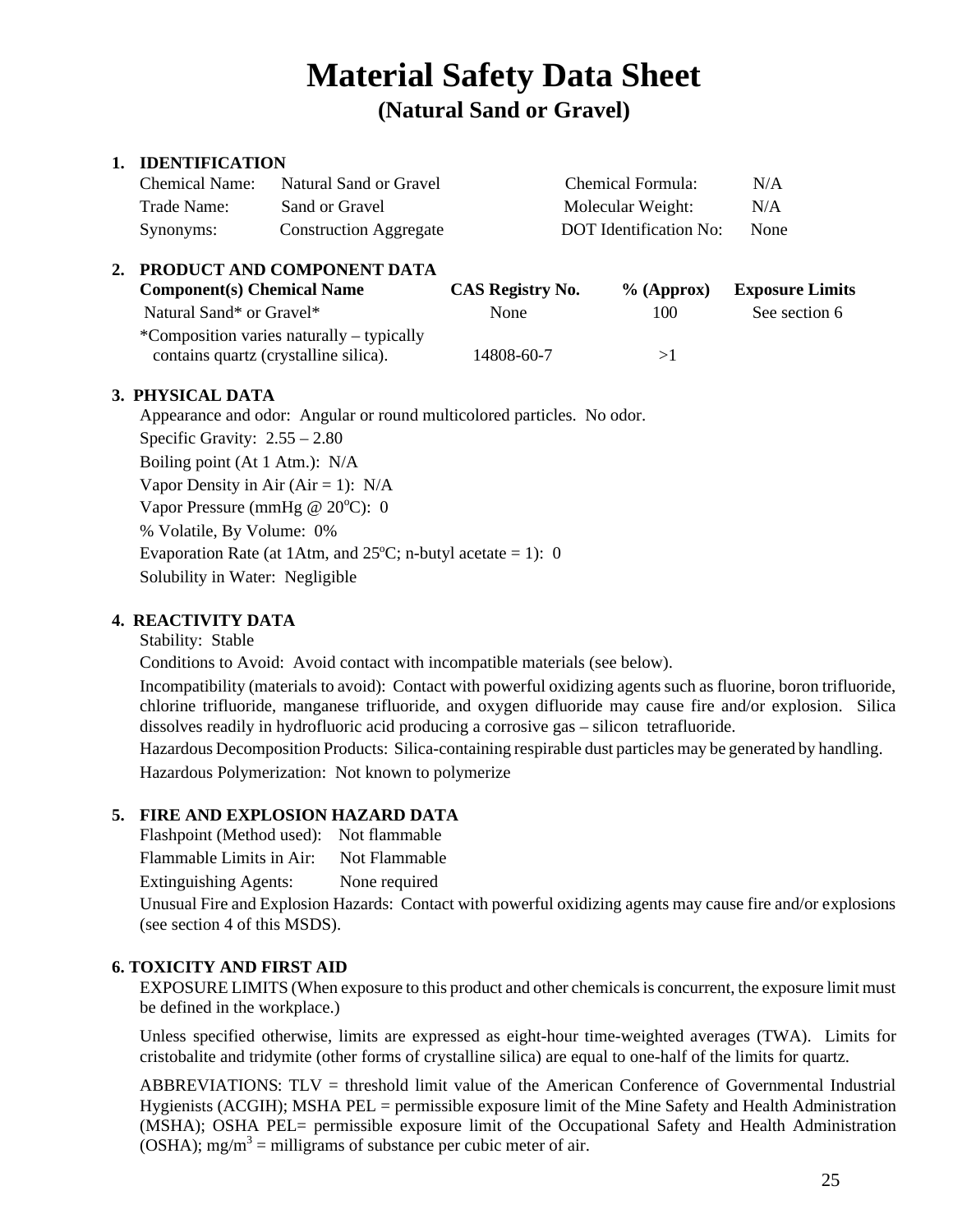Other Particulates: 2001 ACGIH  $TLV@ = 10mg/m<sup>3</sup>$  (inhalable/total particulate, not otherwise specified), 2001 ACGIH TLV $\mathbb{R}$  = 3mg/m3 (respirable particulate, not otherwise specified); OSHA PEL = 15mg/m<sup>3</sup> (total particulate, not otherwise regulated), OSHA PEL =  $5mg/m<sup>3</sup>$  (respirable particulate, not otherwise regulated).

Respirable Crystalline Silica (SiO<sub>2</sub>/quartz): ACGIH TLV® =  $0.05$ mg/m<sup>3</sup>; MSHA and OSHA PEL =  $10$ mg/m<sup>3</sup> ÷ (%SiO<sub>2</sub> + 2) for respirable dust containing crystalline silica.

Total dust, respirable and nonrespirable: 1973 ACGIH TLV $\otimes$  = 30mg/m<sup>3</sup> ÷ (%quartz + 3).

Total Dust: MSHA PEL =  $10mg/m<sup>3</sup>$  (for nuisance particulates listed in Appendix E of the 1973 ACGIH TLV® booklet).

Per ACGIH, adverse effects are not likely to occur in the workplace provided exposure levels do not exceed the appropriate TLVs/PELs. However, because of the wide variation in individual susceptibility, lower exposure limits may be appropriate for some individuals including persons with pre-existing medical conditions such as those described below.

**Medical Conditions Aggravated By Exposure:** Inhaling respirable dust and/or crystalline silica may aggravate existing respiratory system disease(s) and/or dysfunction. Exposure to dust may aggravate existing skin and/or eye conditions.

## **Primary Route(s) of Exposure**

X Inhalation Skin Ingestion

#### **Acute Toxicity**

EYE CONTACT: Direct contact with dust may cause irritation by mechanical abrasion.

SKIN CONTACT: Direct contact may cause irritation by mechanical abrasion.

SKIN ABSORPTION: Not expected to be a significant exposure route.

INGESTION: Expected to be practically non-toxic. Ingestion of large amounts may cause gastrointestinal irritation and blockage.

INHALATION: Dusts may irritate the nose, throat, and respiratory tract by mechanical abrasion. Coughing, sneezing, and shortness of breath may occur following exposures in excess of appropriate exposure limits.

Use of natural sand and gravel for construction purposes is not believed to cause additional acute toxic effects. However, repeated overexposures to very high levels of respirable crystalline silica (quartz, cristobalite, tridymite) for periods as short as six months have caused acute silicosis. Acute silicosis is a rapidly progressive, incurable lung disease that is typically fatal. Symptoms include (but are not limited to): shortness of breath, cough, fever, weight loss, and chest pain.

#### **First Aid**

EYES: Immediately flush eye(s) with plenty of clean water for at least 15 minutes, while holding the eyelid(s) open. Occasionally lift the eyelid(s) to ensure thorough rinsing. Beyond flushing, do not attempt to remove material from the eye(s). Contact a physician if irritation persists or later develops.

SKIN: Wash with soap and water. Contact a physician if irritation persists or later develops.

INGESTION: If person is conscious, give large quantity of water and induce vomiting; however, never attempt to make an unconscious person drink or vomit. Get immediate medical attention.

INHALATION: Move to fresh air. Dust in throat and nasal passages should clear spontaneously.

Contact a physician if irritation persists or later develops.

For emergencies, contact

(your company's designated emergency contact)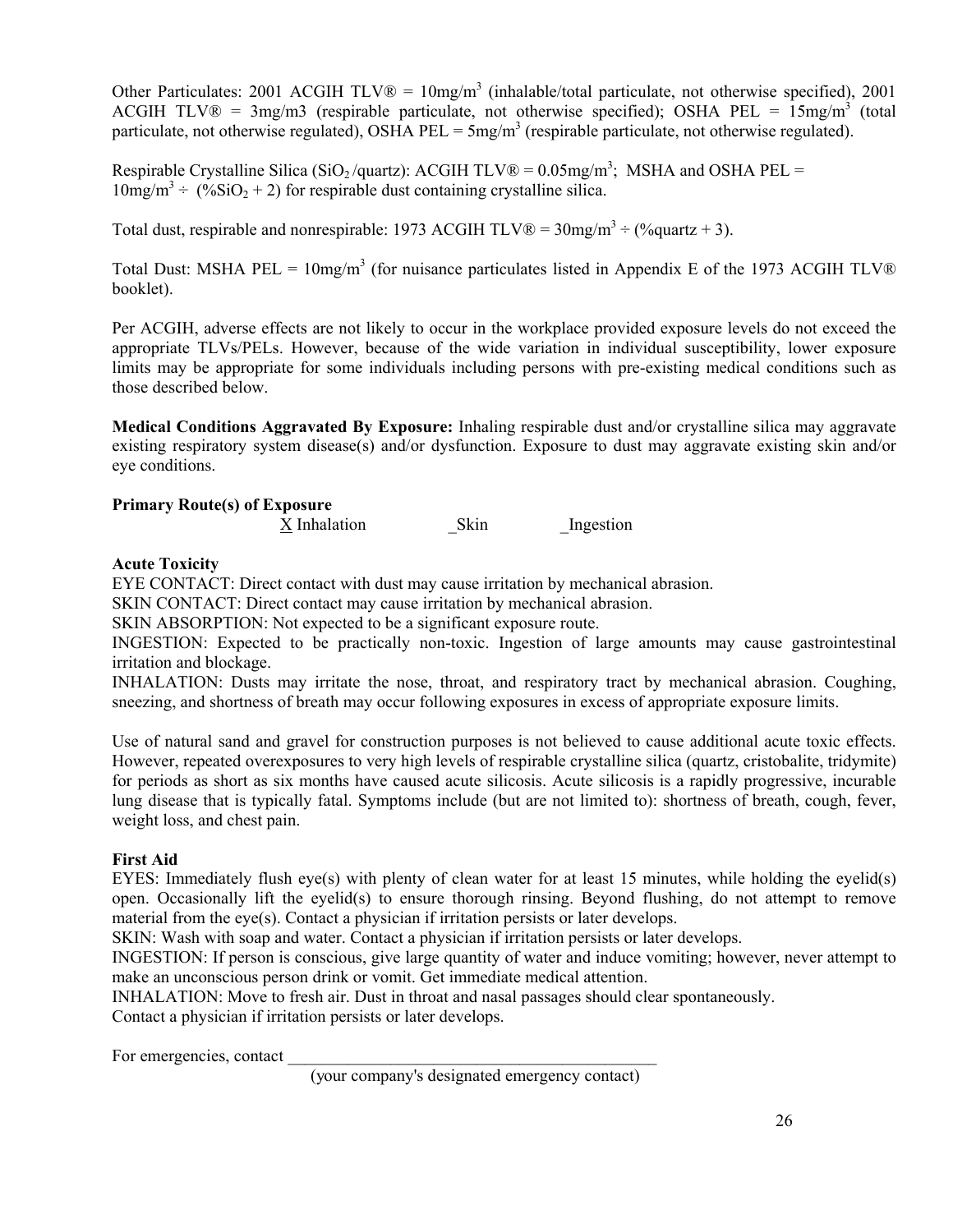#### **Chronic Toxicity**

Prolonged and repeated inhalation of respirable crystalline silica-containing dust in excess of appropriate exposure limits has caused silicosis, a lung disease. Not all individuals with silicosis will exhibit symptoms (signs) of the disease. However, silicosis can be progressive, and symptoms can appear at any time, even years after exposure has ceased. Symptoms of silicosis may include, but are not limited to, the following: shortness of breath; difficulty breathing with or without exertion; coughing; diminished work capacity; diminished chest expansion; reduction of lung volume; right heart enlargement and/or failure. Smoking may increase the risk of developing lung disorders, including emphysema and lung cancer. Persons with silicosis have an increased risk of pulmonary tuberculosis infection. Respirable dust containing newly broken silica particles has been shown to be more hazardous to animals in laboratory tests than respirable dust containing older silica particles of similar size. Respirable silica particles which had aged for sixty days or more showed less lung injury in animals than equal exposures of respirable dust containing newly broken particles of silica. There are reports in the literature suggesting that excessive crystalline silica exposure may be associated with adverse health effects involving the kidney, scleroderma (thickening of the skin caused by swelling and thickening of fibrous tissue) and other autoimmune disorders. However, this evidence has been obtained primarily from case reports involving individuals working in high exposure situations or those who have already developed silicosis; and therefore, this evidence does not conclusively prove a causal relationship between silica or silicosis and these adverse health effects.

Several studies of persons with silicosis also indicate an increased risk of developing lung cancer, a risk that increases with the duration of exposure. Many of these studies of silicotics do not account for lung cancer confounders, especially smoking. Sand or gravel is not listed as a carcinogen by the International Agency for Research on Cancer PAC), the National Toxicology Program (NTP), or the Occupational Safety and Health Administration (OSHA). In October 1996, an IARC Working Group re-assessing crystalline silica, a component of this product, designated respirable crystalline silica as carcinogenic (Group 1). The NTP'S Report on Carcinogens. 9th edition, lists respirable crystalline silica as a "known human carcinogen." In year 2000, the American Conference of Governmental Industrial Hygienists (ACGIH) listed respirable crystalline silica (quartz) as a suspected human carcinogen (A-2). These classifications are based on sufficient evidence of carcinogenicity in certain experimental animals and on selected epidemiological studies of workers exposed to crystalline silica.

## **7. PERSONAL PROTECTION AND CONTROLS**

#### **Respiratory Protection**

For respirable quartz levels that exceed or are likely to exceed an 8-hr TWA of  $0.1 \text{mg/m}^3$ , a NIOSH approved dust respirator is recommended. For respirable quartz levels that exceed or are likely to exceed an 8-hr TWA of  $0.5$ mg/m<sup>3</sup>, a NIOSH approved HEPA filter respirator is recommended. If respirable quartz levels exceed or are likely to exceed an 8-hr TWA of  $5mg/m<sup>3</sup>$ , a NIOSH approved positive pressure, full face respirator or equivalent is recommended. Respirator use must comply with applicable MSHA or OSHA standards, which include provisions for a user training program, respirator repair and cleaning, respirator fit testing, and other requirements.

#### **Ventilation**

Local exhaust or general ventilation adequate to maintain exposures below appropriate exposure limits.

#### **Skin Protection**

See "Hygiene" section below.

#### **Eye Protection**

Safety glasses with side shields should be worn as minimum protection. Dust goggles should be worn when excessively (visible) dusty conditions are present or are anticipated.

#### **Hygiene**

Wash dust-exposed skin with soap and water before eating, drinking, smoking, and using toilet facilities. Wash work clothes after each use.